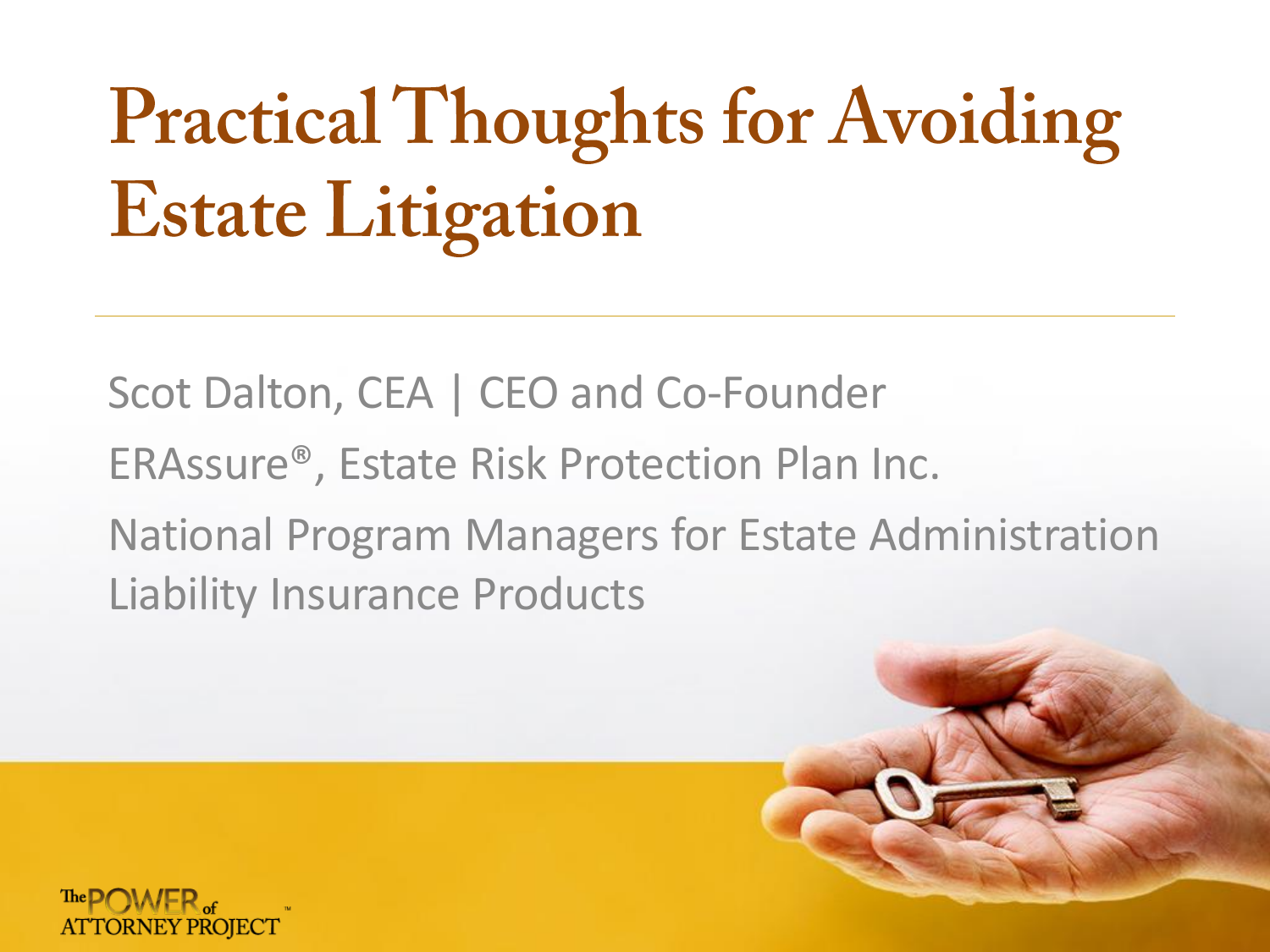# Agenda

- Executors' Liability- legal background
- Will Preparation Gaps
- Financial Planning Gaps
- Power of Attorney as a catalyst for trouble
- Estate Administration Fallout

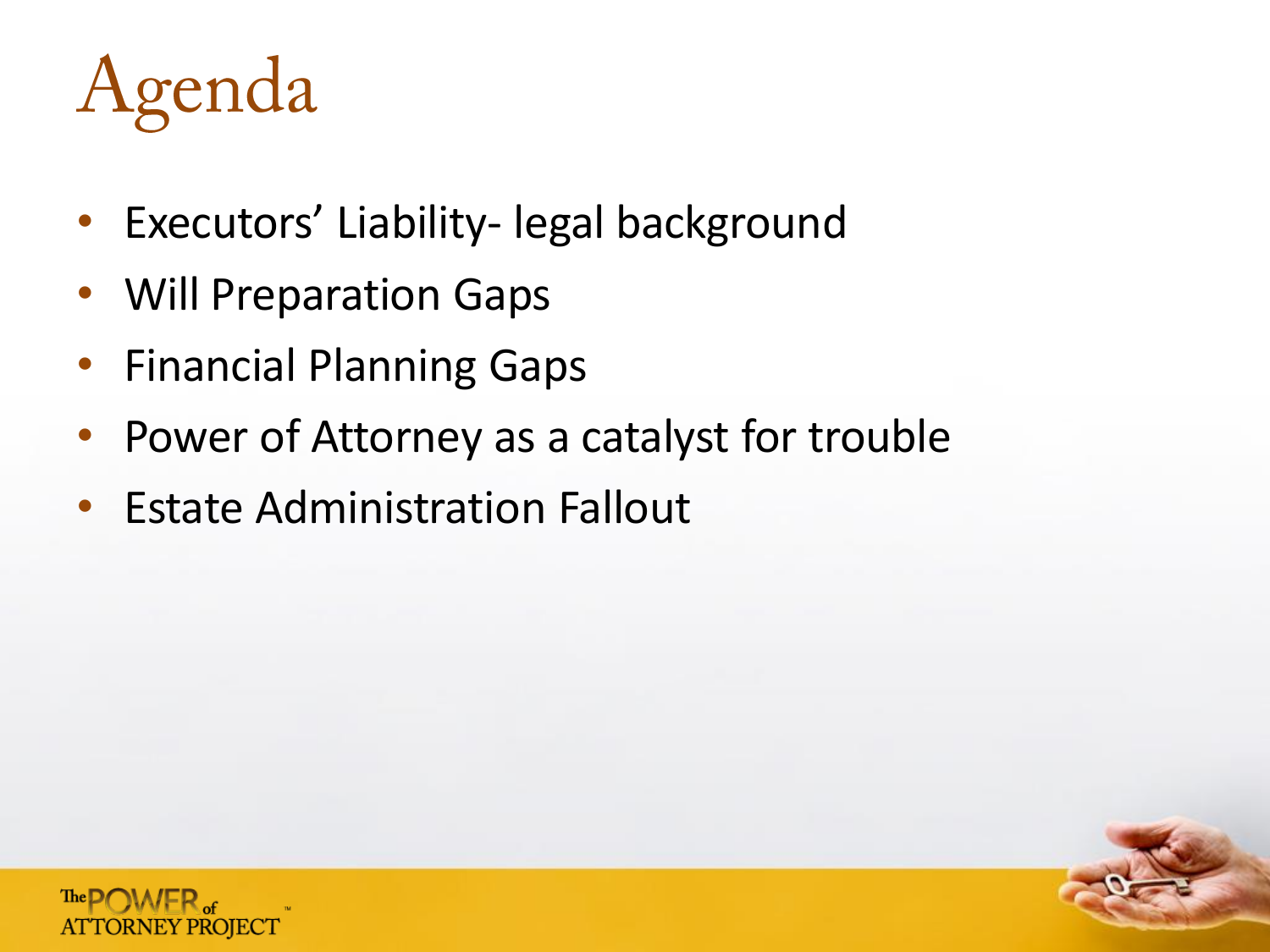#### The Small Print

- What lawyers don't mention . . .
	- Executors assume the legal rights and obligations of the deceased party
	- The executor can sue others . . . and others can sue them as the personal representative of the estate
	- Quitting is usually not an option
	- Executors are personally liable to the creditors, third parties and beneficiaries of the estate for their estate activities
	- FYI . . . The estate isn't "closed" just because the money was distributed – the executor is still on the hook

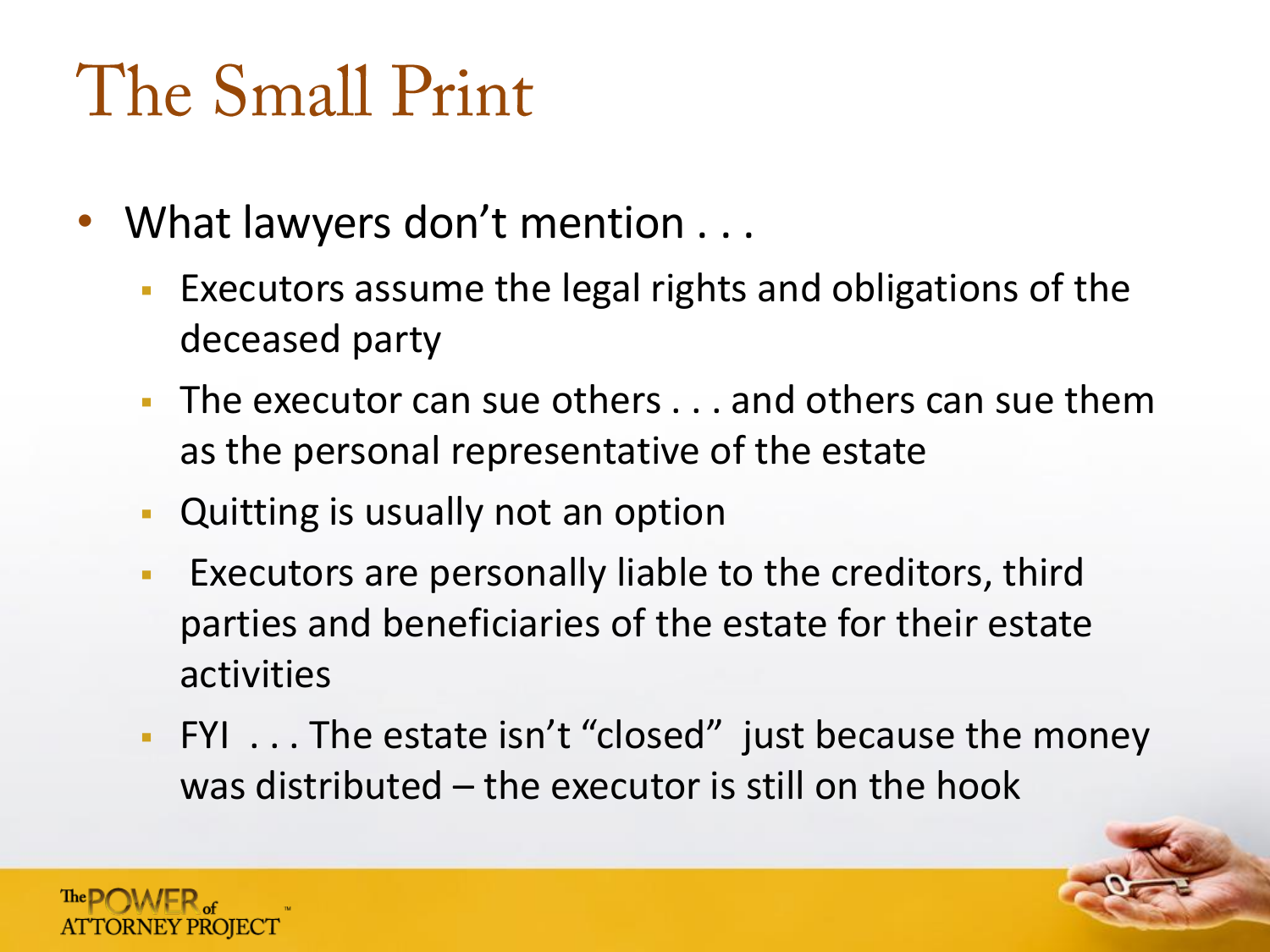#### Why this is important

- Lawyers run a business fixing estate problems
	- **Financial and Tax Planning are necessary but relatively** straightforward financial calculations
	- **The "soft issues" become "hard problems" for your estate** after you're gone
	- What the hard problems you leave behind mean to your executor and beneficiaries

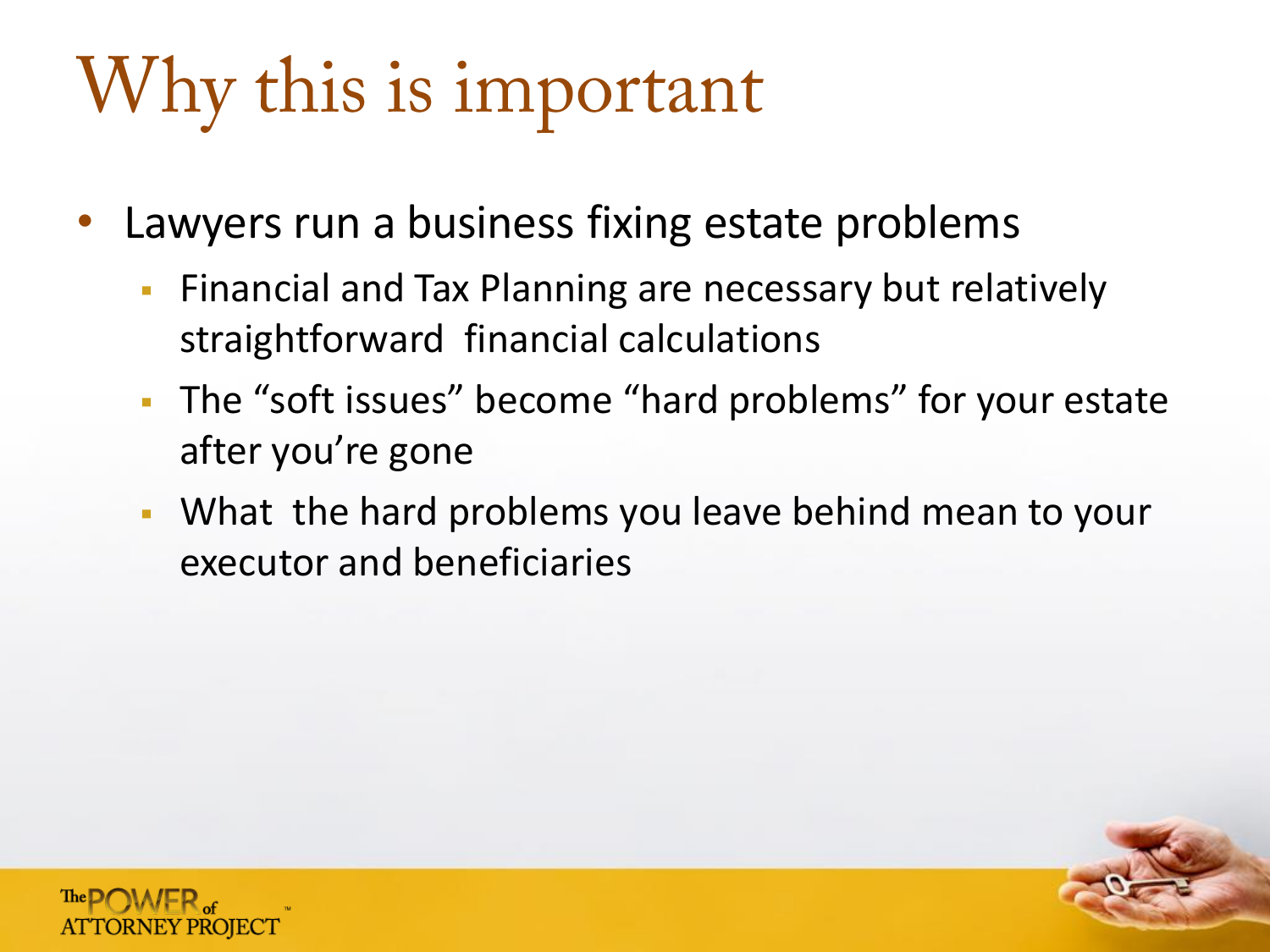#### **Main Problem Areas**

- Inheritance Planning
- Will Preparation
- Financial Planning

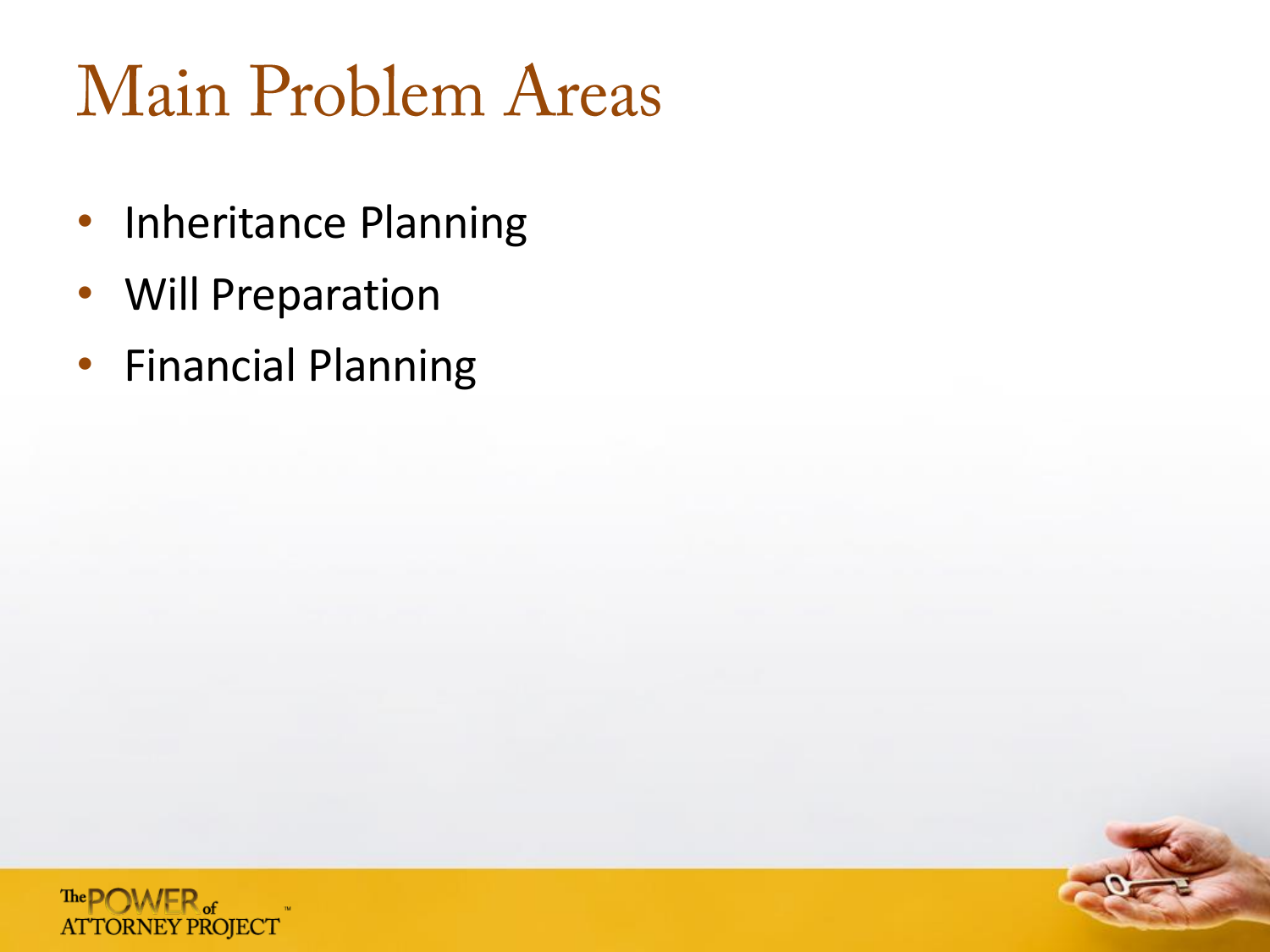# **Inheritance Planning Gaps**

- Many people only consider the money aspect but forget to
	- **Plan around social issue impact including family law**
	- **-** Discuss plans in advance with beneficiaries
	- Confuse fair with equal
- Complete an Inheritance Planning Guide for you and your lawyer

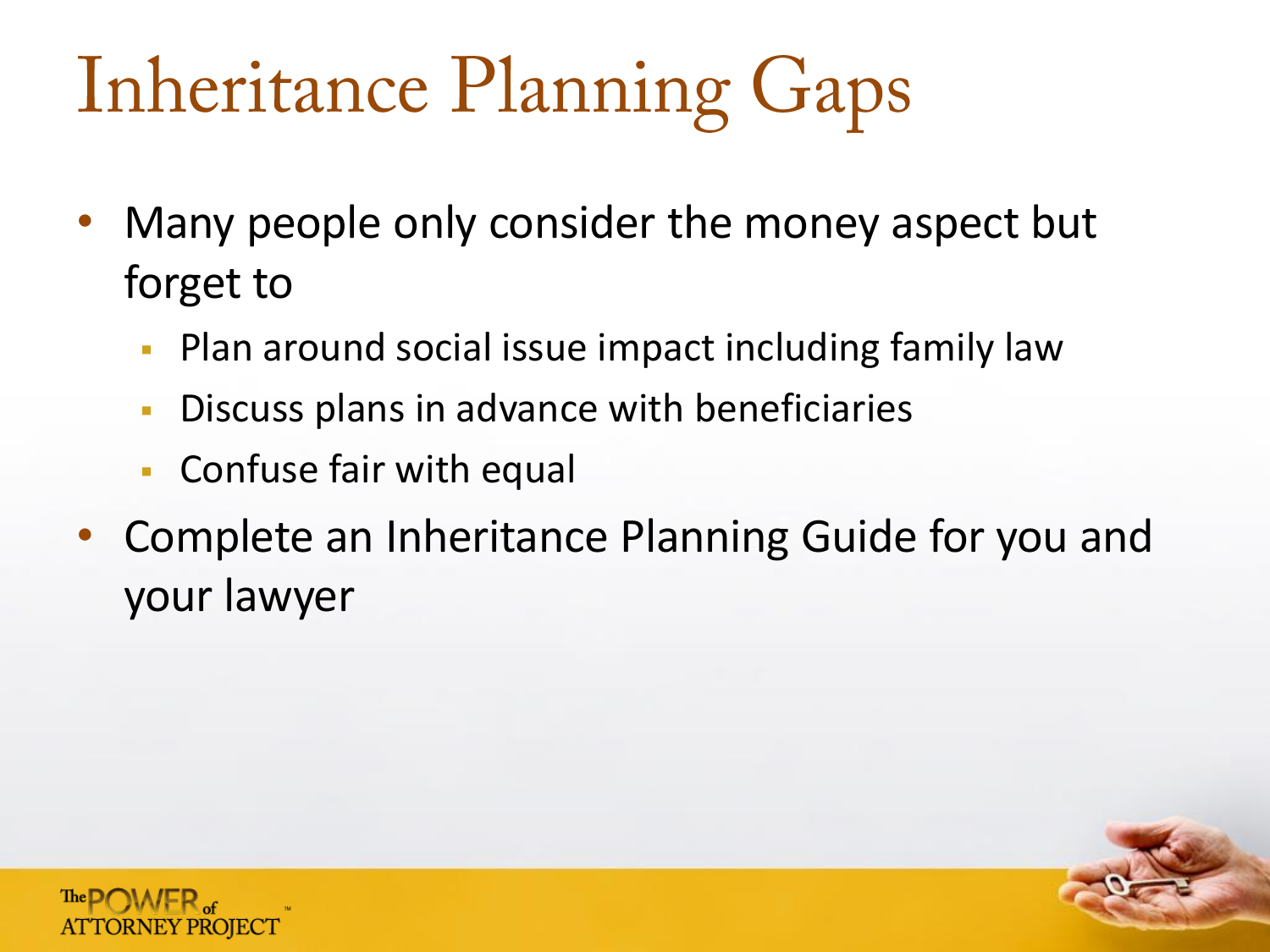# **Will Planning Gaps**

- Many testators do a weak job completing the estate questionnaire for the lawyer
- You get what you pay for  $-$  the 20 year old will  $-$  has nothing changed in your life in 20 years? Get it updated!
- Many lawyers don't know what the estate plan looks like
- Some lawyers don't make any provision for estate admin insurance and leave the executor exposed

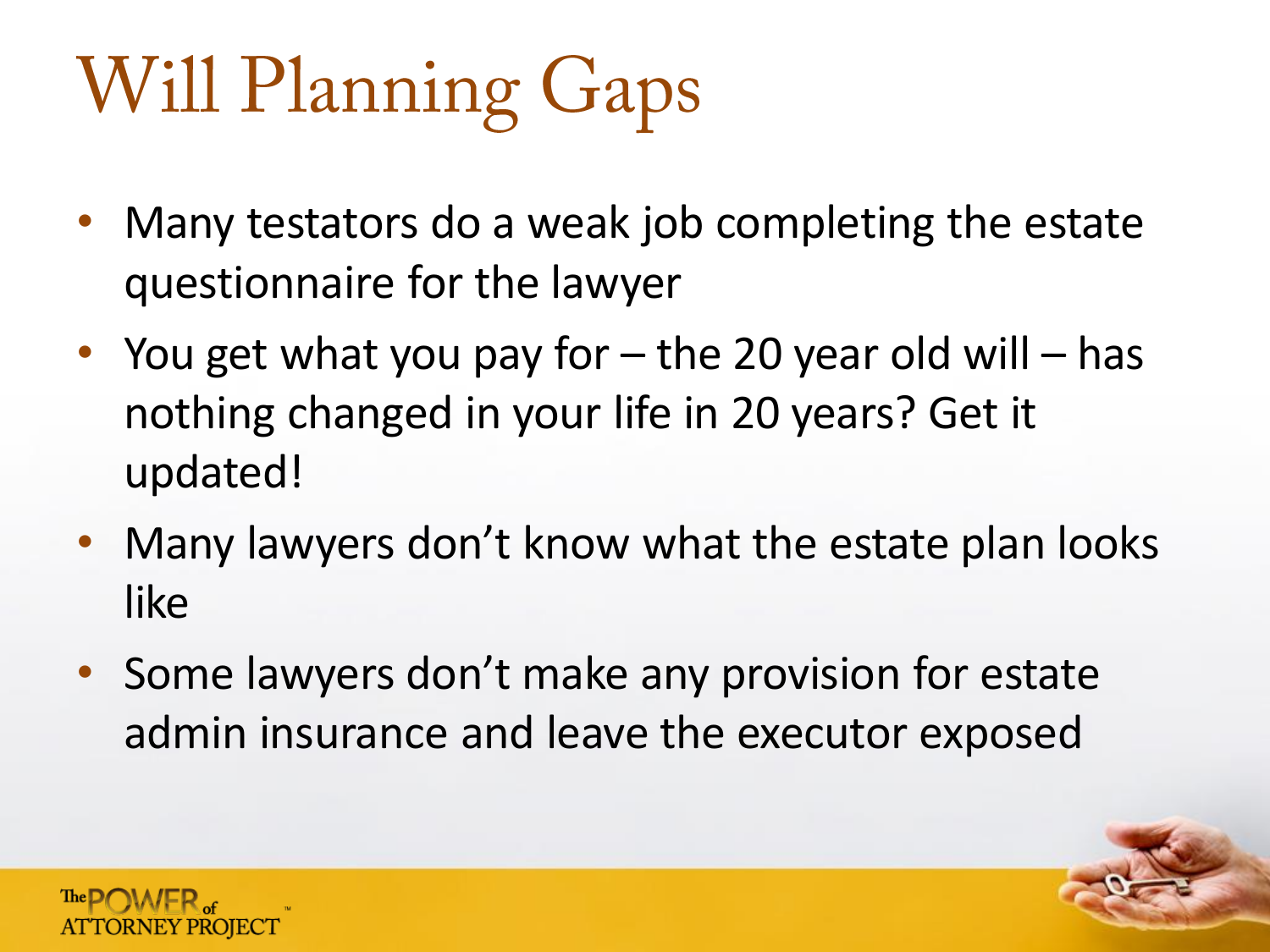#### The Will Is The Map For The Executor

*If you don't know where you're going, any road will get you there*

- Estate litigation often results from bad planning, not bad financial planning
- Executors usually have no plan to follow except the will
- Prepare an information package document to help your executor
- Insert an insurance direction to protect your beneficiaries and executors from estate litigation expenses devouring your estate

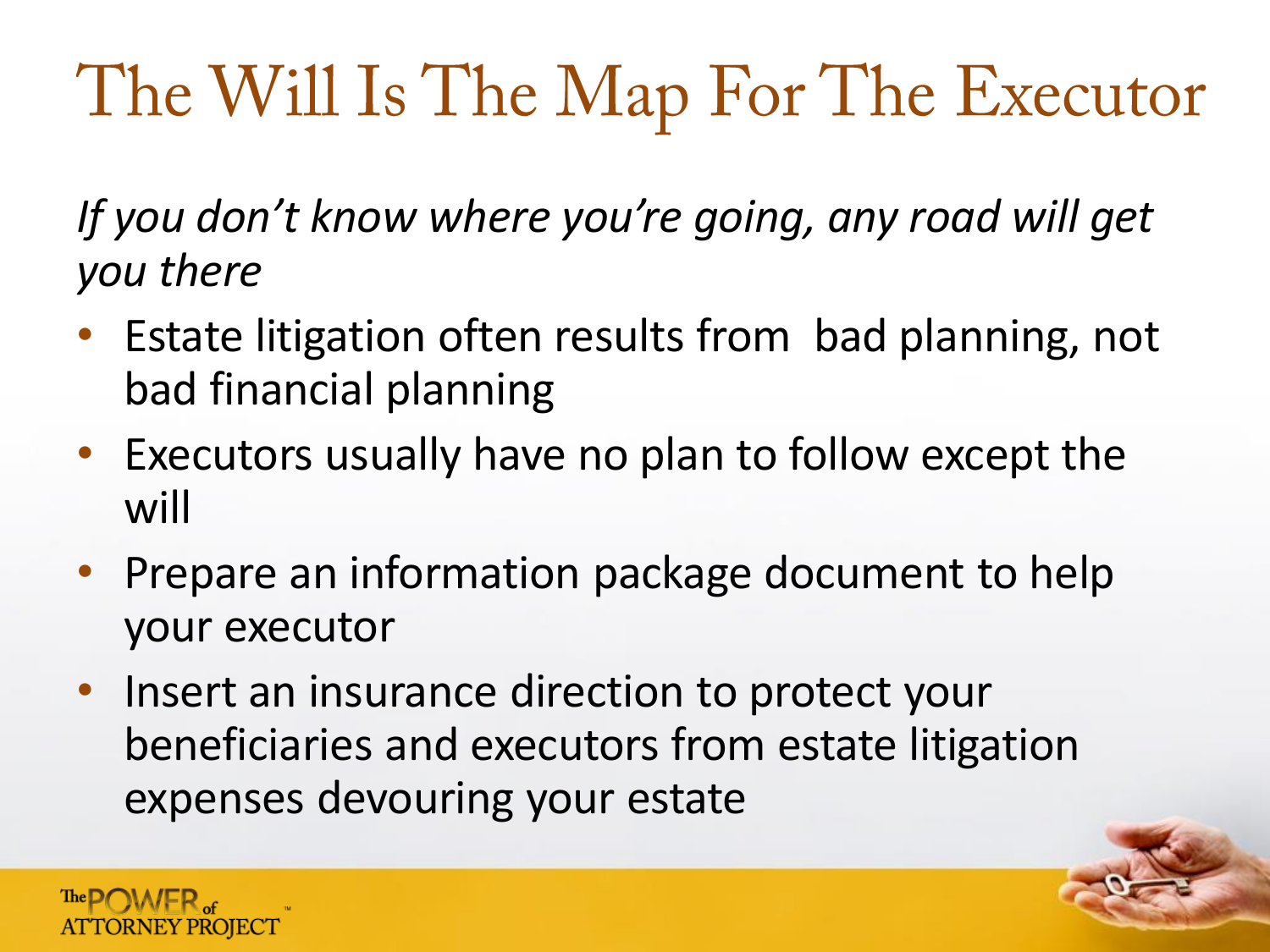# **Financial Planning Gaps**

- Planners are usually good with the numbers
- May overlook the soft issues related to inheritance planning
	- **Family history**
	- **Relationships**
	- **Family law circumstances with beneficiaries**
- Most never see the will and don't know if the financial plan matches the testators will

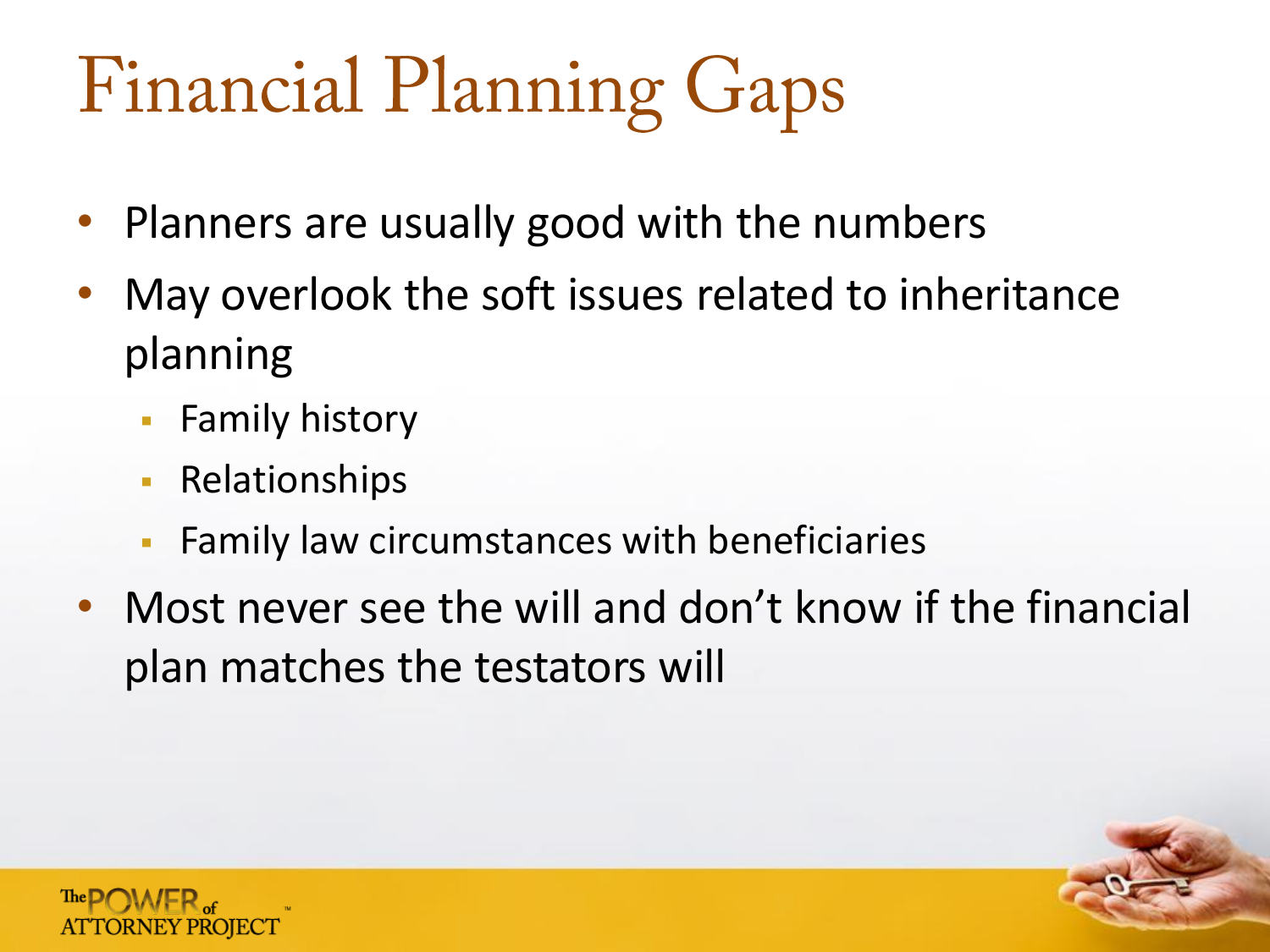# Financial planning gaps

- Provide a copy of your will for review to your financial advisor
- Ask if the financial plan that they prepared properly represents your will intentions
- If it does not, you may need to rethink your will provisions or the estate plan

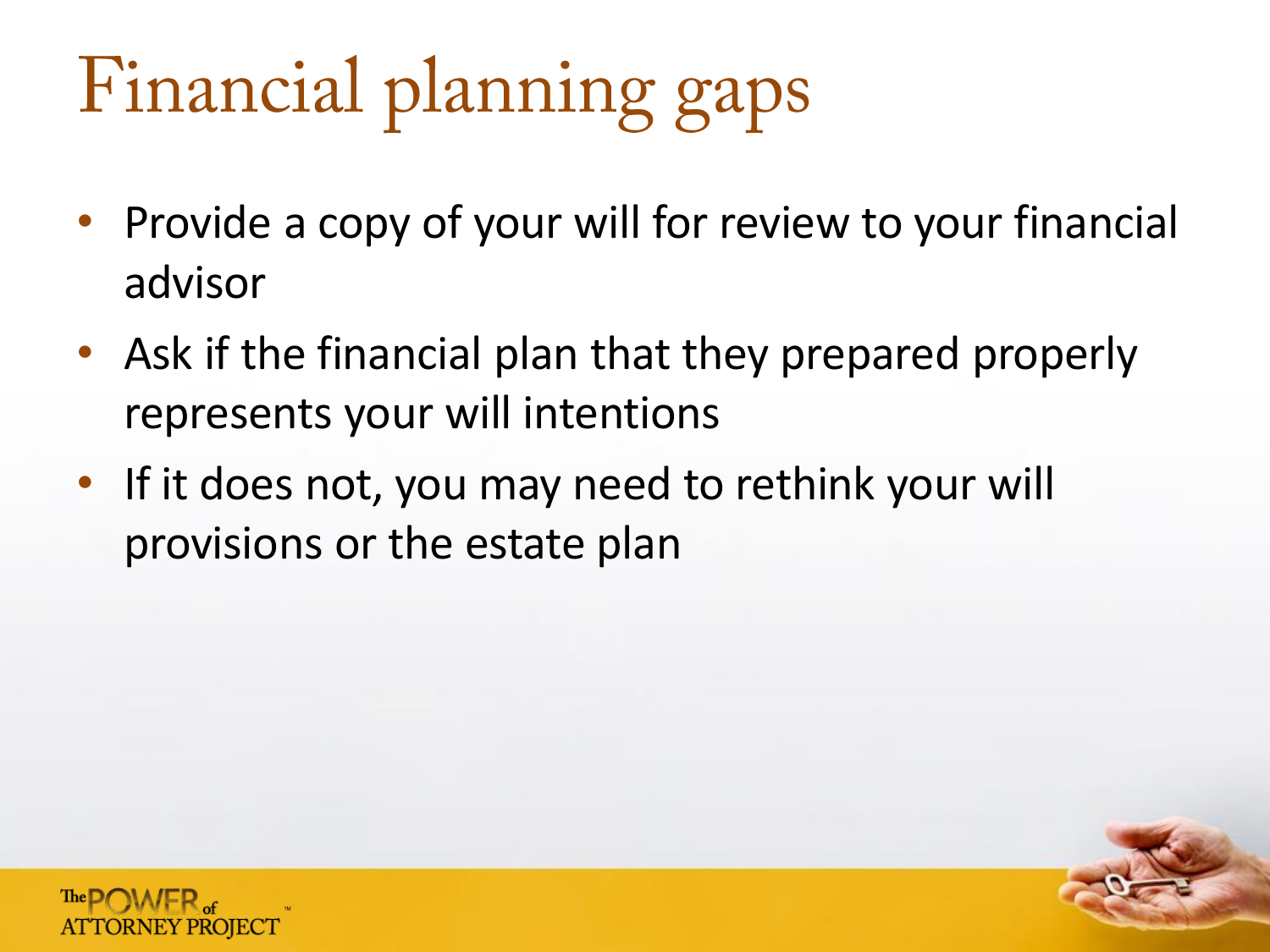# **Financial Planning Gaps**

- Younger beneficiaries may not have much money
- The testator's financial advisor may be able to provide them meaningful early advice where family law is concerned

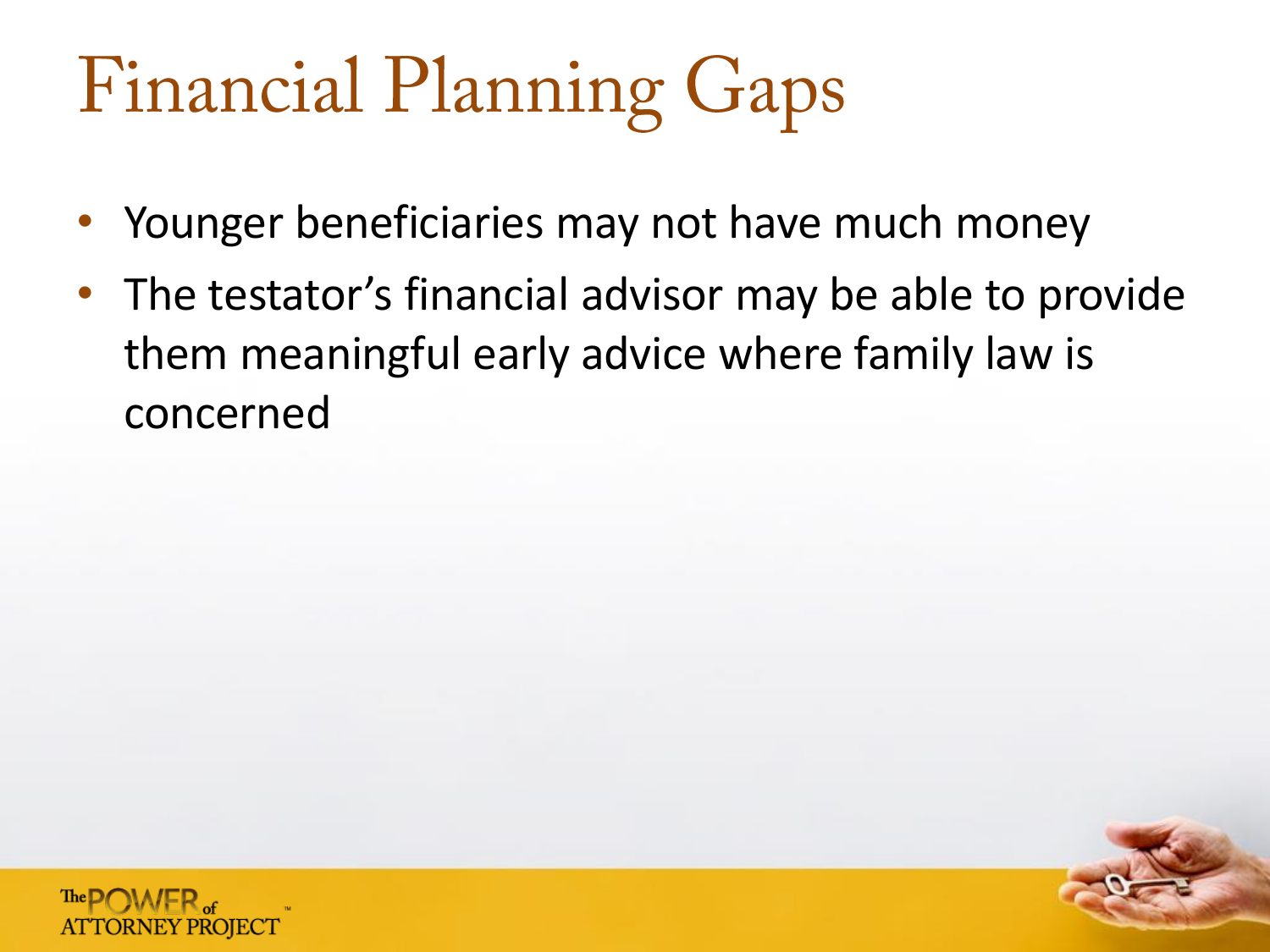#### Power of attorney for property

- POA often "included" with will but usually not well explained other than "be careful"
- Often the grantor knows little or nothing about the risk
- Many do little or no investigation of the attorney's actual circumstances
- Many POAs treat the money as their own, thinking it will be theirs soon anyway
- Require periodic account passing to avoid losing your money

"one tube of toothpaste at a time"

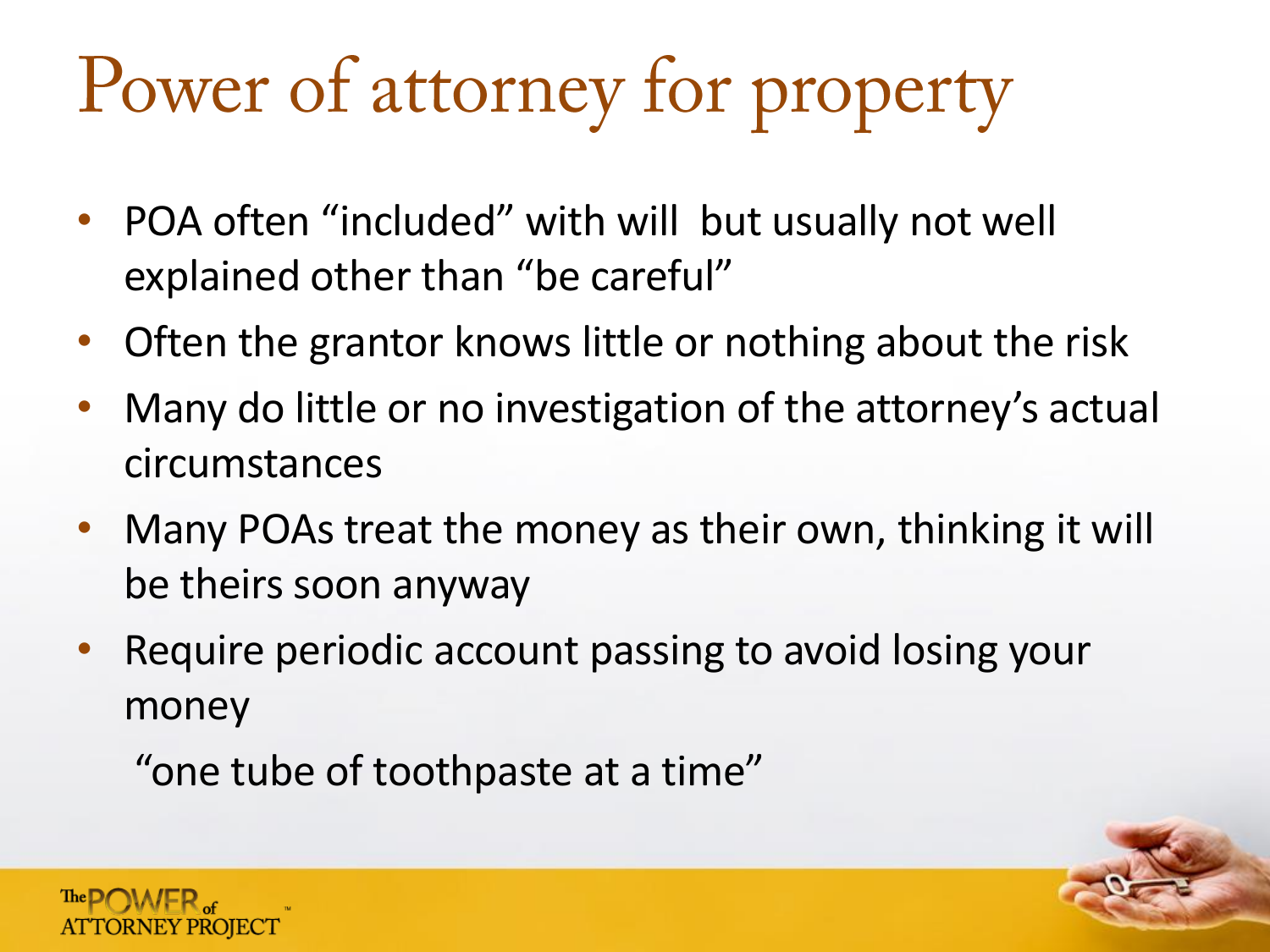#### CAUSES OF ESTATE PROBLEMS

- FAMILY
- FINANCES
- FOLLOWING DIRECTIONS
- COMMUNICATION

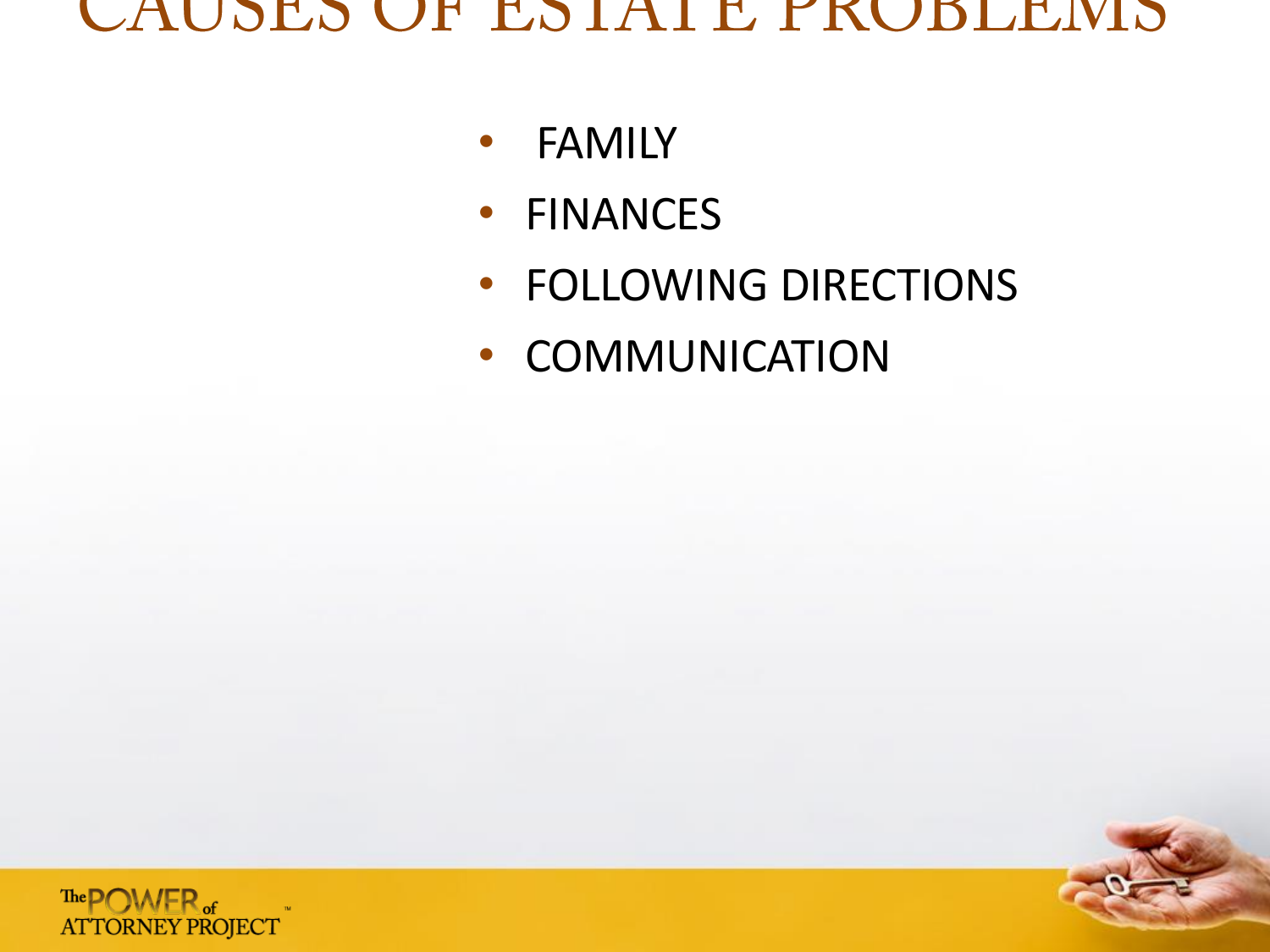#### Plan Better To Avoid Hard Issues For **Your Executor**

#### **Why do executors get sued?**

**FAMILY** 

The POWER

**ATTORNEY PROJECT** 

- Excluded or treated differently
- **Extended/blended family complications**
- **Individuals claiming dependency on** your estate
- **Non-disclosure suits from private real** estate transactions
- Cottages and heirlooms cause problems
- **Pressure to distribute money early**
- FOLLOWING DIRECTIONS
	- Poorly drafted or outdated wills
	- Conflicts of interest when executor also beneficiary
- **FINANCE** 
	- Charities not friendly when they're beneficiaries
	- Poor management of financial assets
	- Loans to family members requiring repayment
	- Power of Attorney acrimony carries over to executor
	- "Gifting" of joint property (to avoid taxes) to POA
- **COMMUNICATIONS** 
	- Executor misses a beneficiary

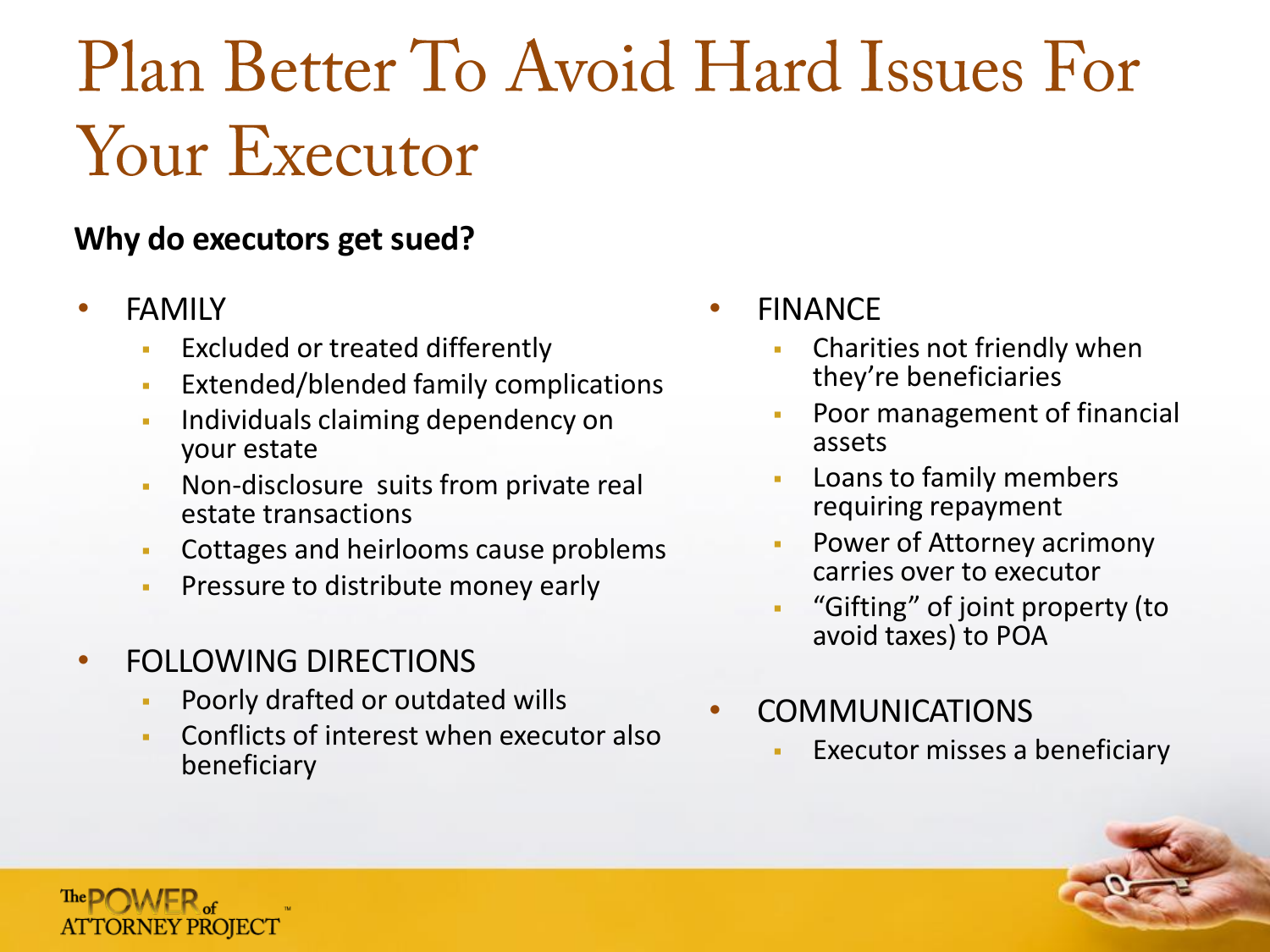#### Avoid An Estate Nightmare

- ERAssure can provide you the reference books for your Financial Advisor to help you through the plan.
- There's nothing to buy.
- It's a simple 3 step solution:
	- 1. Assess and identify issues that may give rise to problems
	- 2. Plan and review your POA and WILL to ensure that they match your intentions
	- 3. Protect your executor, estate and beneficiaries with an insurance provision in your WILL

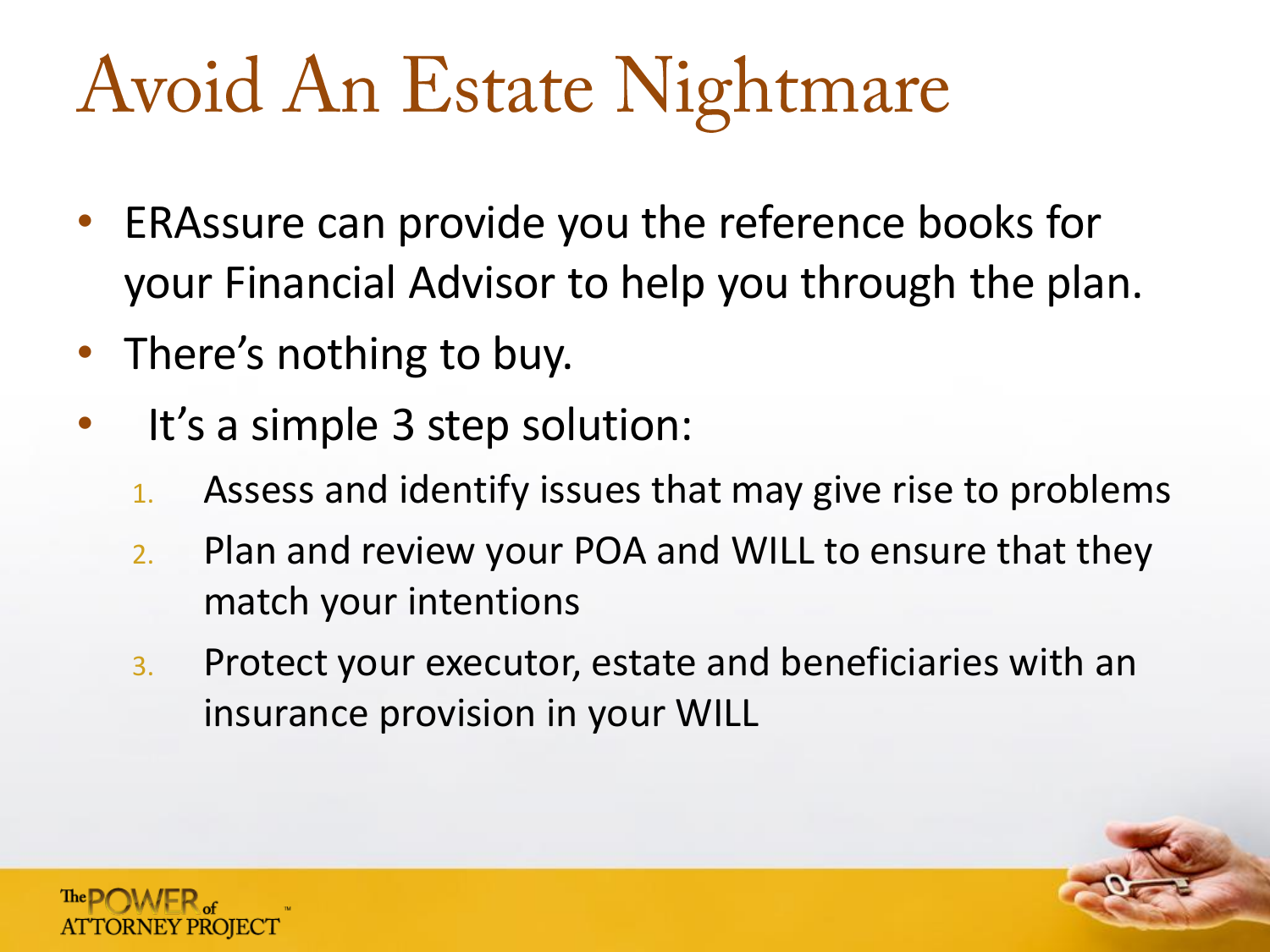#### **Easily Available Free Planning Tools**

- Contact your ERAssure estate risk consultant at **1-855-636-3777** or **info@erassure.com** and we'll be glad to get you started
- Planning Tools available at **www.erassure.com**
	- **Inheritance Planning Guide**
	- Will Planning Guide
	- **Executor Guide**
	- **-** Insurance protection clause for your Will